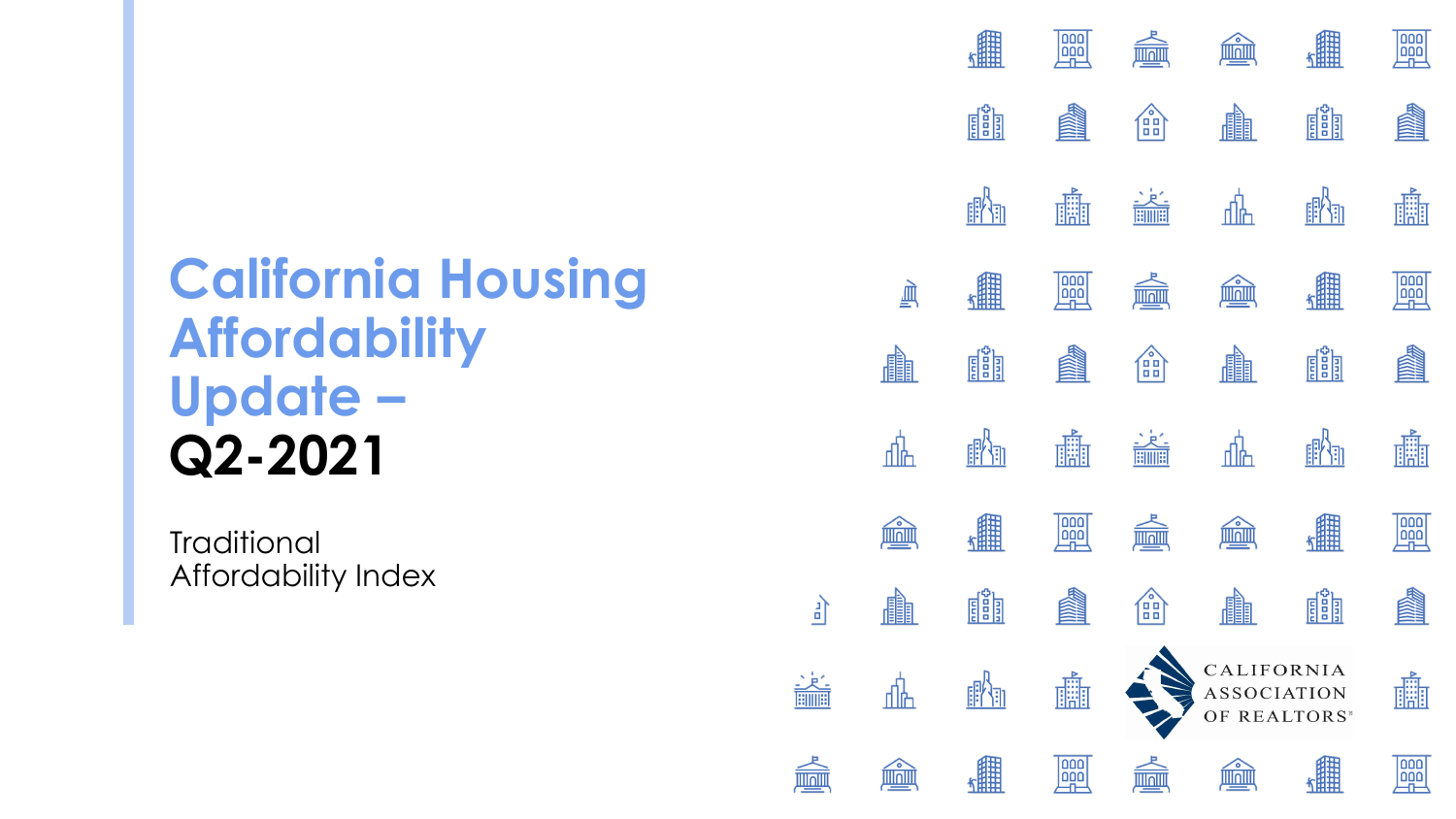**page 2**



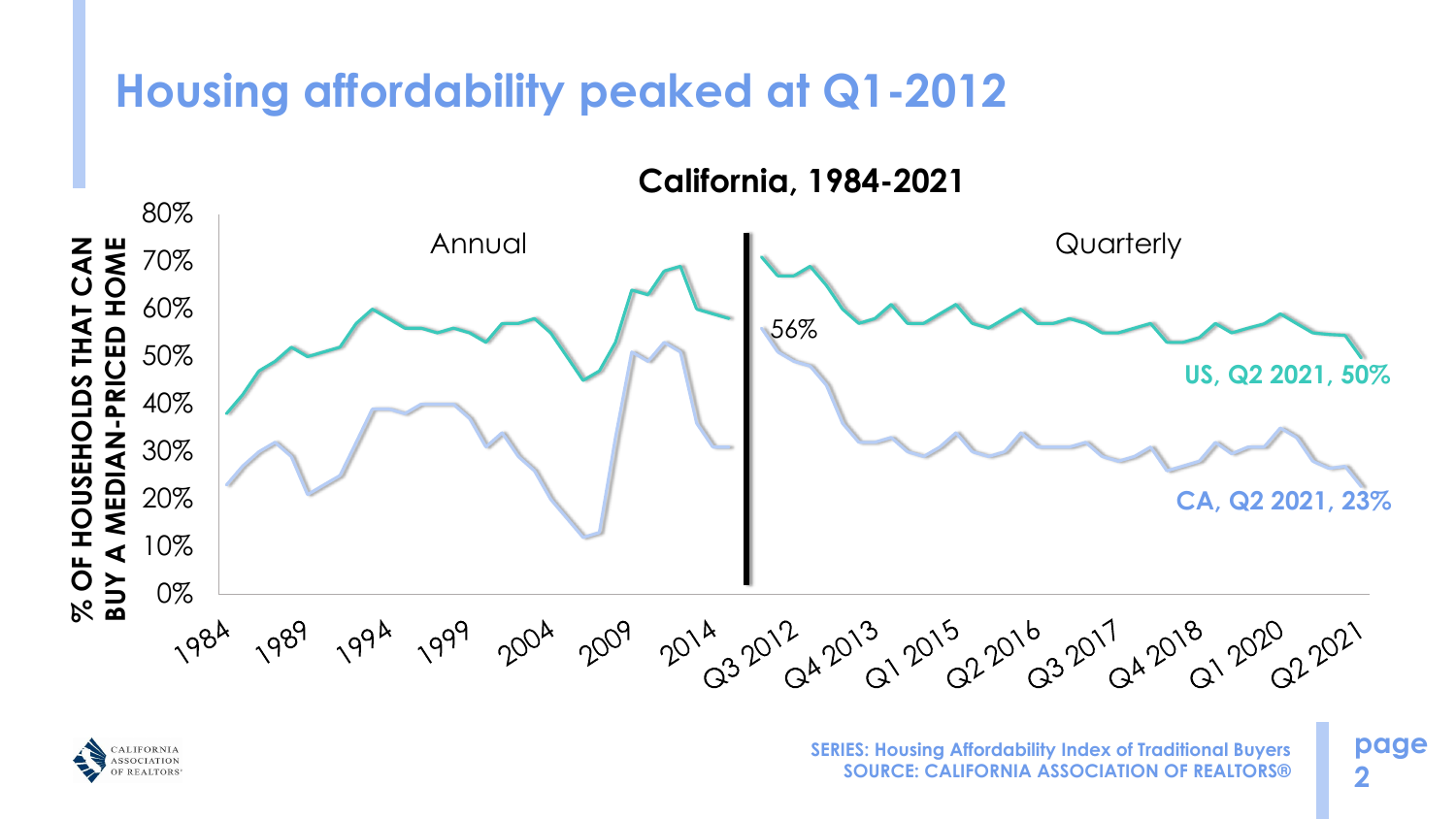## **Housing Affordability – Traditional Index**

**page 3**

**California: 2006-2021**



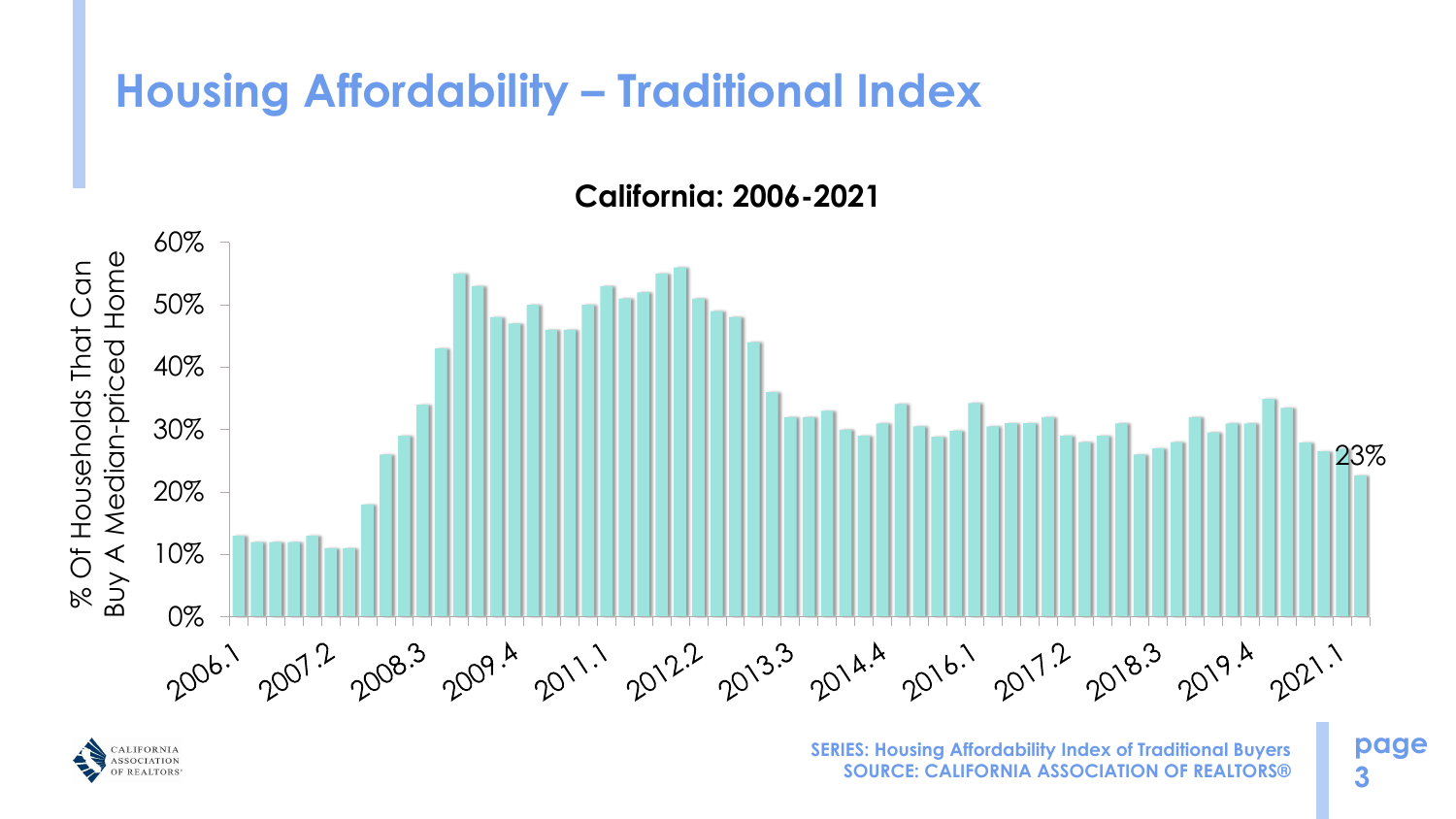# **Affordability Peak vs. Current**

**HAI Peak vs. Current** 

**page 4**



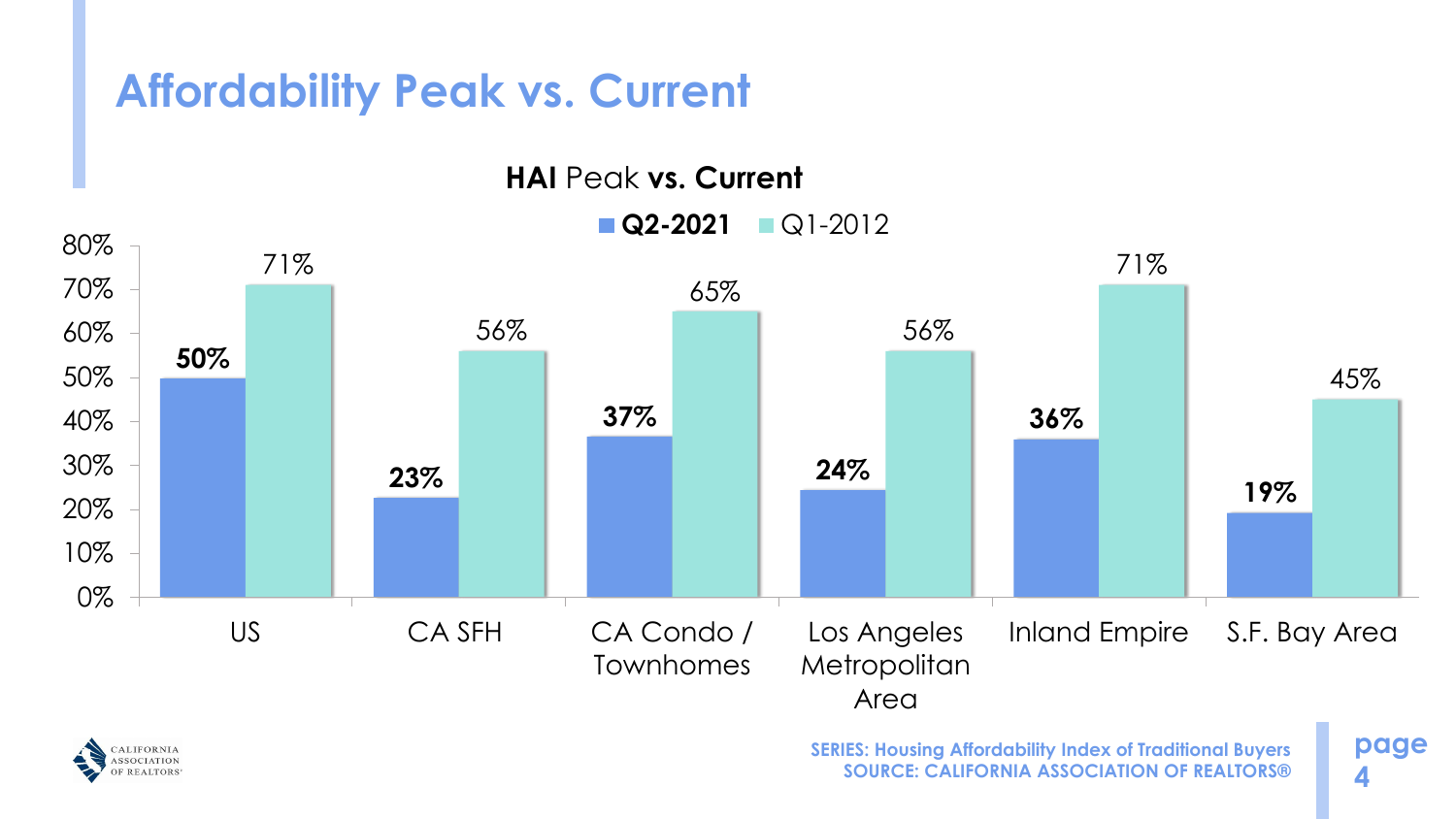## **Minimum Annual Income Required During Affordability Peak vs. Current**

**page 5**

| Region                           | 2012 Q1  | 2021 Q2   | $%$ CHG |
|----------------------------------|----------|-----------|---------|
| CA SFH                           | \$56,320 | \$150,800 | 167.8%  |
| CA<br>Condo/Townhomes            | \$44,440 | \$108,000 | 143.0%  |
| Los Angeles<br>Metropolitan Area | \$53,780 | \$134,400 | 149.9%  |
| <b>Inland Empire</b>             | \$35,170 | \$94,000  | 167.3%  |
| S.F. Bay Area                    | \$90,370 | \$248,000 | 174.4%  |
| <b>US</b>                        | \$32,000 | \$66,000  | 106.3%  |

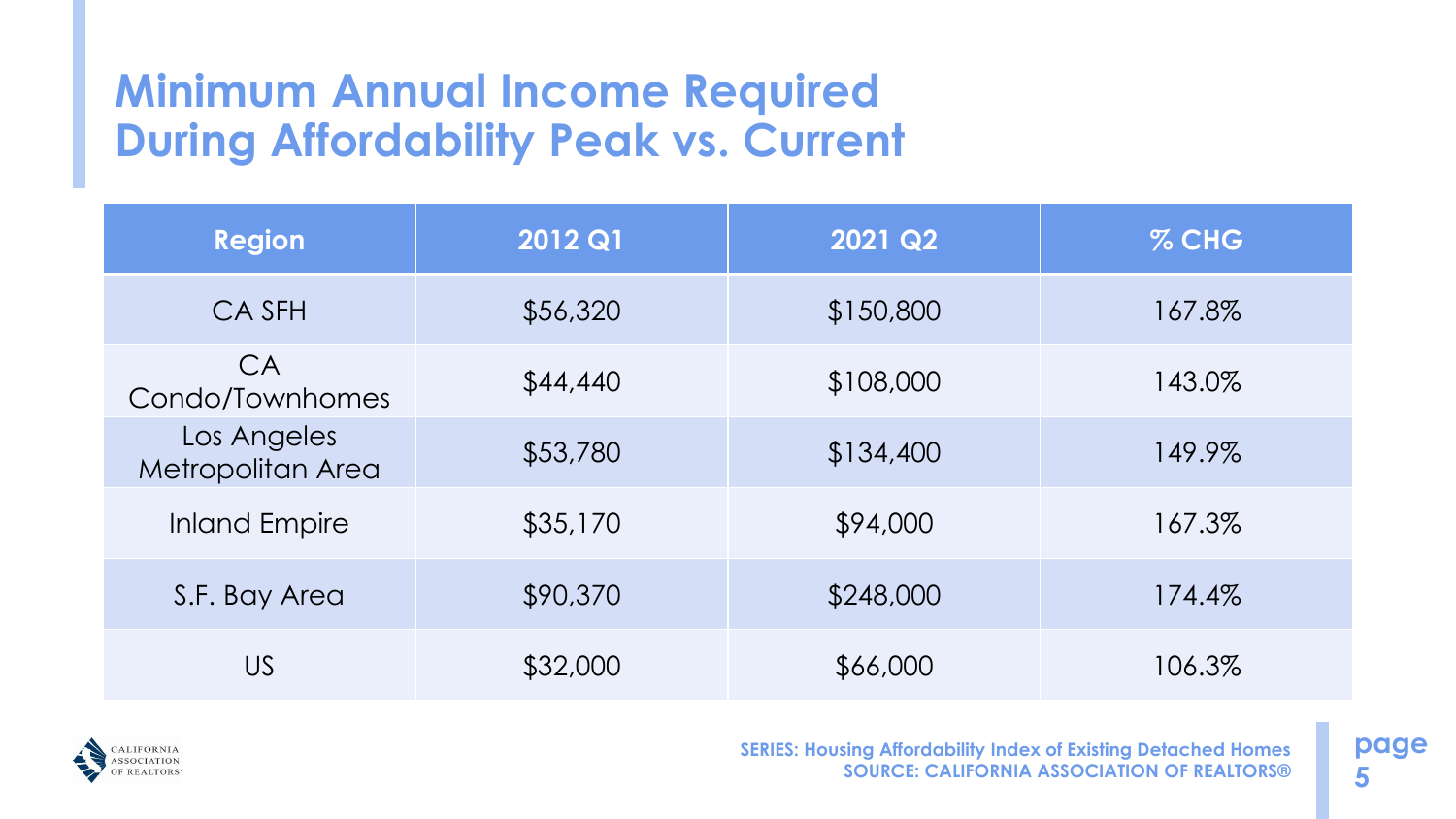### **Minimum Annual Income Required – Current vs. Last Year**

**page 6**

| <b>Region</b>                    | 2020 Q2   | 2021 Q2   | CHG. in \$ |
|----------------------------------|-----------|-----------|------------|
| CA SFH                           | \$115,200 | \$150,800 | \$35,600   |
| CA<br>Condo/Townhomes            | \$90,400  | \$108,000 | \$17,600   |
| Los Angeles<br>Metropolitan Area | \$103,200 | \$134,400 | \$31,200   |
| <b>Inland Empire</b>             | \$75,200  | \$94,000  | \$18,800   |
| S.F. Bay Area                    | \$186,400 | \$248,000 | \$61,600   |
| <b>US</b>                        | \$54,800  | \$66,000  | \$11,200   |

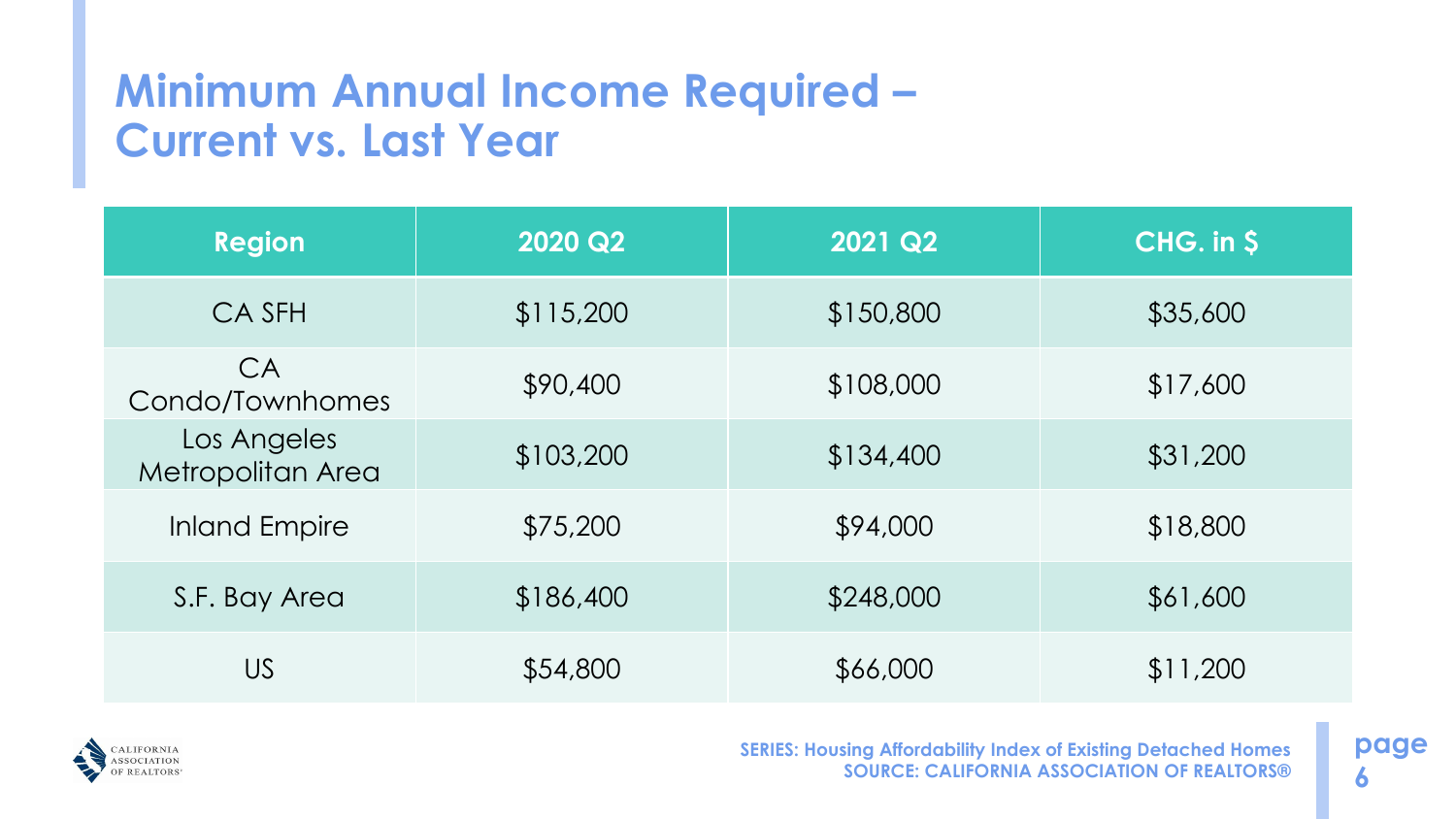# **Monthly PITI During Affordability Peak vs. Current**

**page 7**

| <b>Region</b>                           | <b>2012 Q1</b> | 2021 Q2 | $%$ CHG |
|-----------------------------------------|----------------|---------|---------|
| <b>CASFH</b>                            | \$1,410        | \$3,770 | 167.4%  |
| CA<br>Condo/Townhomes                   | \$1,110        | \$2,700 | 143.2%  |
| Los Angeles<br><b>Metropolitan Area</b> | \$1,340        | \$3,360 | 150.7%  |
| <b>Inland Empire</b>                    | \$880          | \$2,350 | 167.0%  |
| S.F. Bay Area                           | \$2,260        | \$6,200 | 174.3%  |
| <b>US</b>                               | \$800          | \$1,650 | 106.3%  |

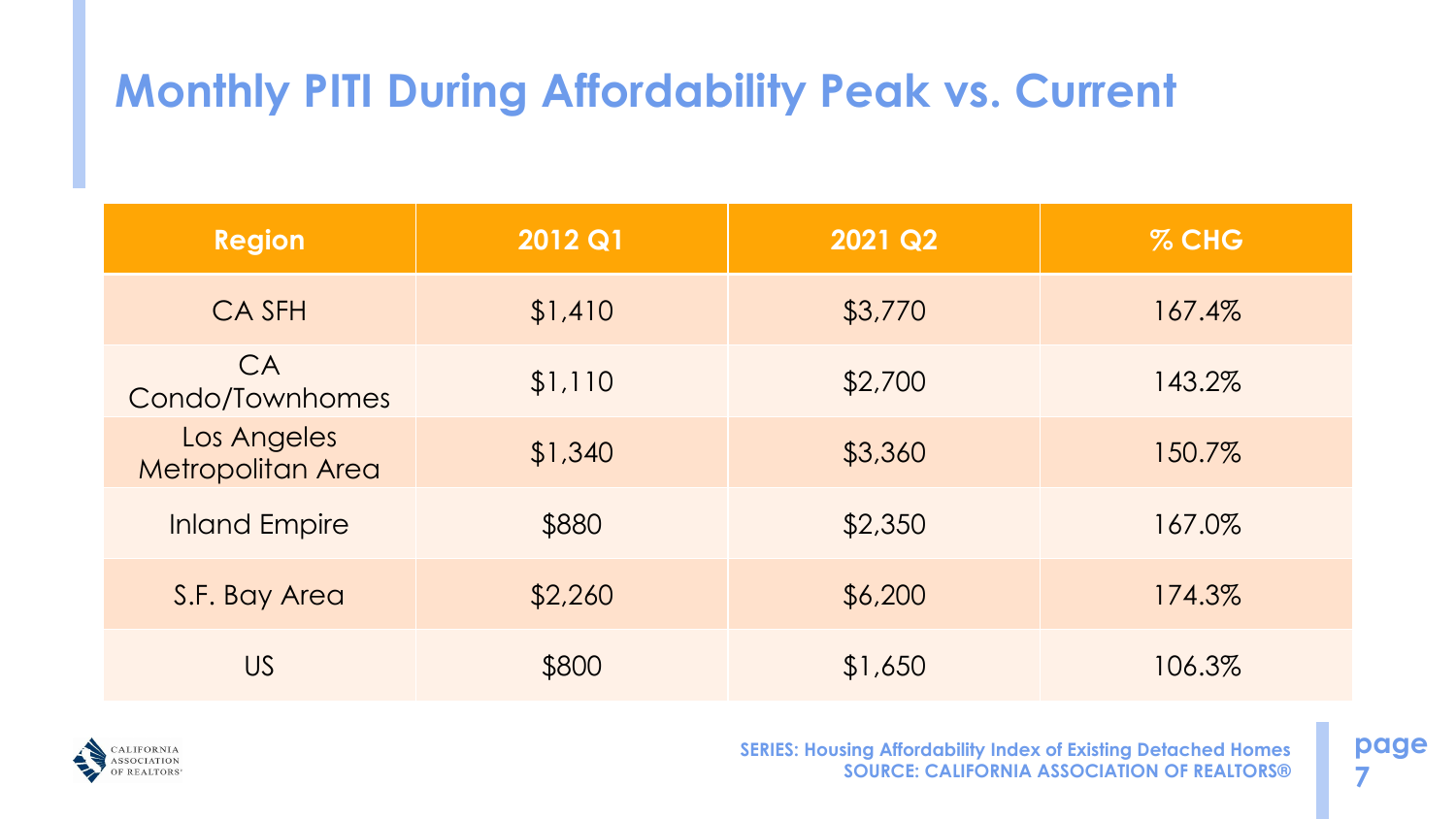# **Monthly PITI – Current vs. Last Year**

**page 8**

| <b>Region</b>                    | <b>2020 Q2</b> | 2021 Q2 | % CHG |
|----------------------------------|----------------|---------|-------|
| CA SFH                           | \$2,880        | \$3,770 | 30.9% |
| CA<br>Condo/Townhomes            | \$2,260        | \$2,700 | 19.5% |
| Los Angeles<br>Metropolitan Area | \$2,580        | \$3,360 | 30.2% |
| <b>Inland Empire</b>             | \$1,880        | \$2,350 | 25.0% |
| S.F. Bay Area                    | \$4,660        | \$6,200 | 33.0% |
| <b>US</b>                        | \$1,370        | \$1,650 | 20.4% |

![](_page_7_Picture_2.jpeg)